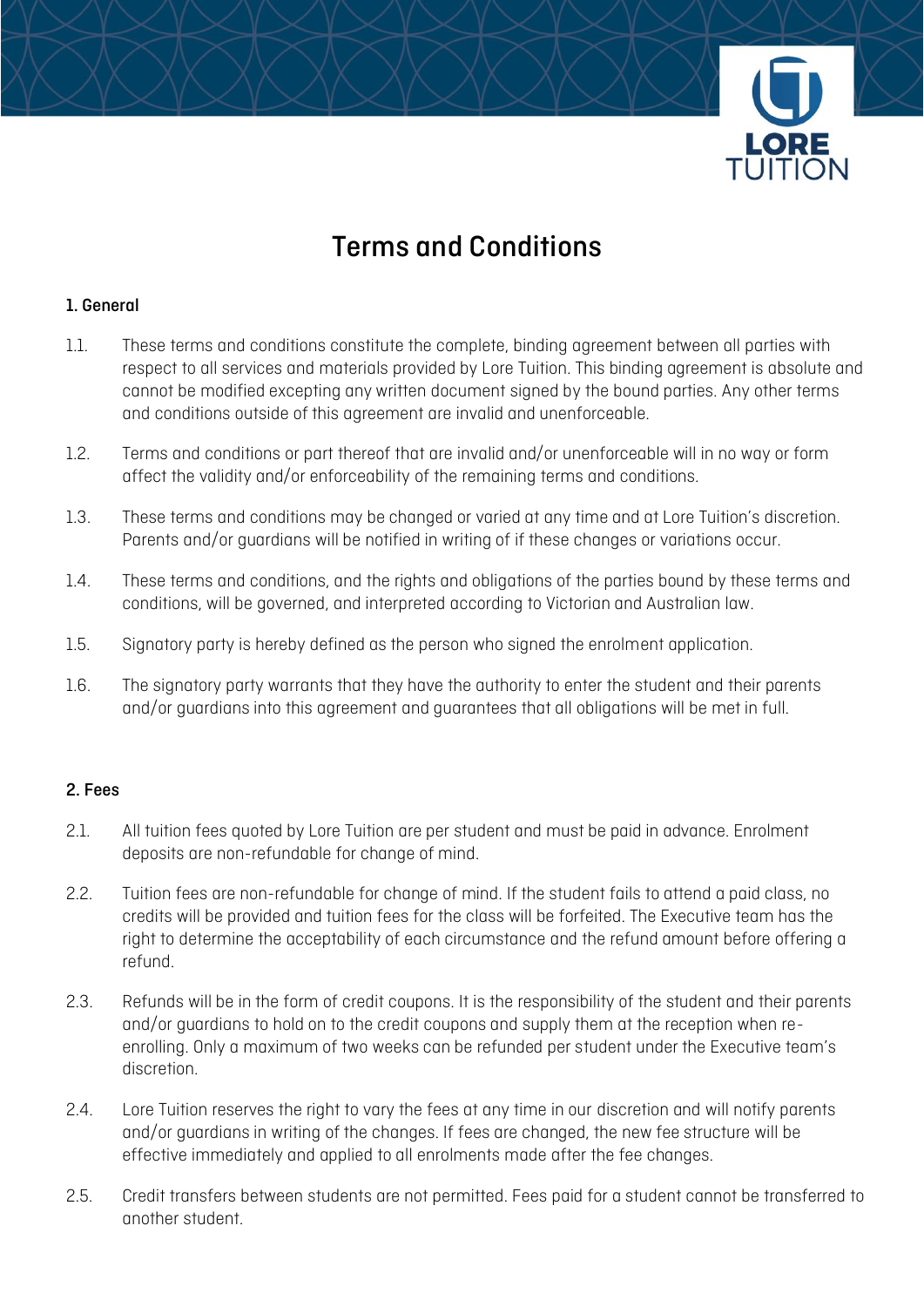- 2.6. Fees for Private Tuition and Online Tuition must be paid in advance. Where an appointment is made, but the student fails to attend without giving a 24-hour notice, a refund may not be issued for the session. Private Tuition and Online Tuition fees will expire and become non-refundable at the conclusion of each term if no contact is made.
- 2.7. Lore Tuition reserves the right to charge a late administrative fee of 2% per day for tuition fees that are overdue. If the fees are overdue for over a term, the weekly rate will be charged in addition to the late administrative fee. Lore Tuition may not allow students to continue attending classes if the fees are not fully paid upfront.
- 2.8 In the event of the account being in default and being referred to an external party for collection the parents and/or guardians shall be liable for all resulting costs arising from the recovery, including commission that would be payable if the account is paid in full and legal costs including demand costs
- 2.9 A deposit of at least \$50 or the fee of one lesson, whichever is greater, must be made to secure enrolment. Deposits are not refundable if the student decides not to enrol. Deposits will expire at the end of each term.

# 3. Tutorials

- 3.1. Lore Tuition reserves the right to cancel any classes at any time. In the event that a class is cancelled, any fees already paid for the cancelled class will be refunded in full. Lore Tuition shall not be liable for any and all damages incurred as a result of class cancellations.
- 3.2. Attendance of classes will not be enforced by Lore Tuition. It is Lore Tuition's duty to teach students who are present, but responsibility for the student's attendance will be solely that of the student and their parents and/or guardians. However, a record of attendance will be taken and the record will be provided to parents and/or guardians on request.
- 3.3. Lore Tuition provides students with worksheets to complete during class and homework to complete outside of class. Lore Tuition will enforce the completion of homework; however, this responsibility also lies with the student and their parents and/or guardian.

#### 4. Medical Attention

- 4.1. Complete information including treatment medications pertaining to any medical condition or illness must be provided to Lore Tuition. A medical history is also required.
- 4.2. In the event that the student requires medical attention as a result of accident, injury, or illness whilst at Lore Tuition, parents and/or guardians will be advised as soon as reasonably possible and Lore Tuition will seek authorisation to attain treatment it deems appropriate for students under 18 years of age. All costs incurred by Lore Tuition or its officers, employees, and agents as a result of the event will be reimbursed in full by the signatory party.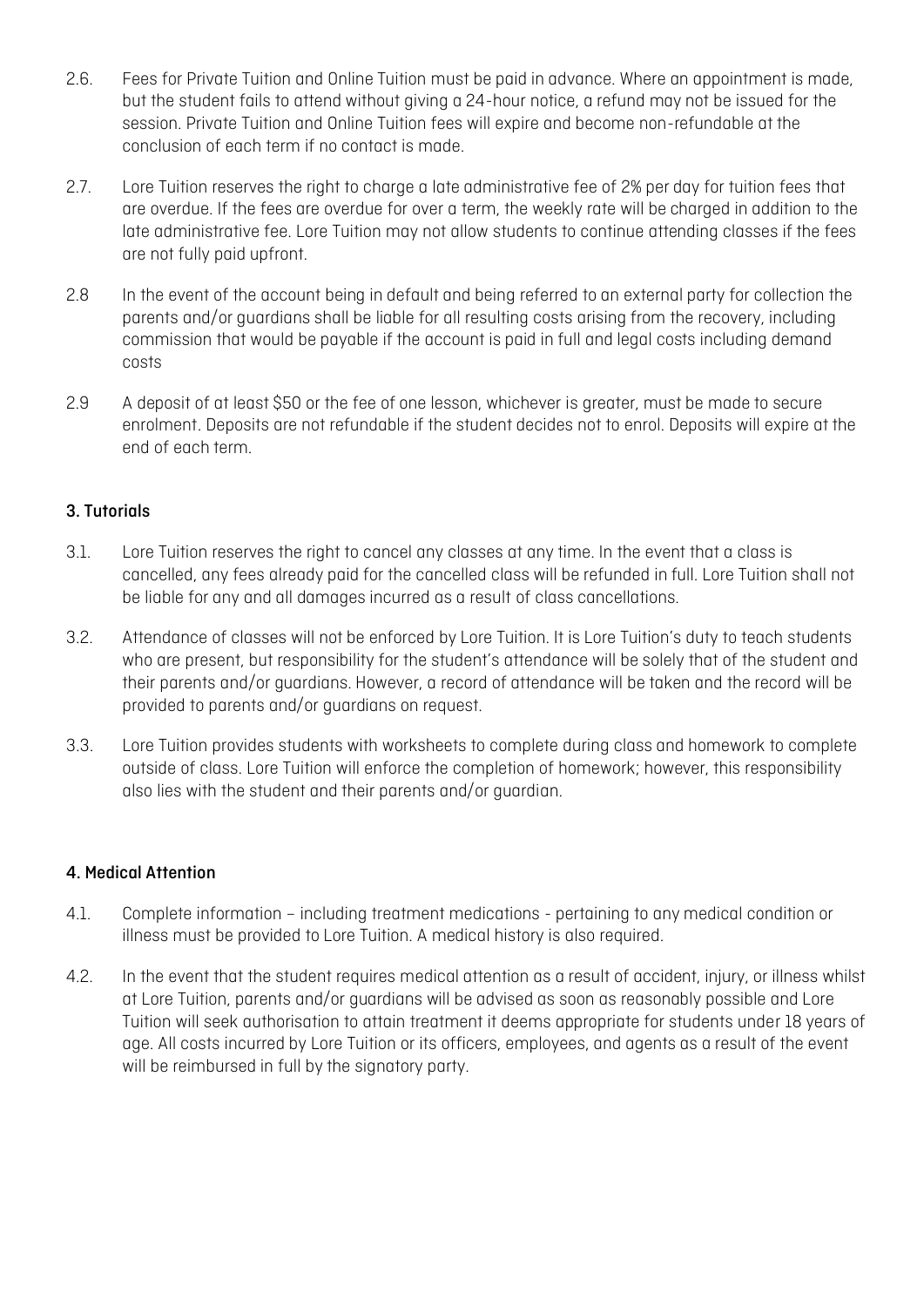# 5. Conduct and Supervision

- 5.1. Lore Tuition endeavours to provide a safe and comfortable learning environment for our students. Students under 18 years of age will be supervised with a reasonable level of care. However, Lore Tuition is not liable for any related accidents, damage, injury, expense or liability that may occur whilst the student is under our care. All costs to the student relating to such events will be fully borne by the parents and/or guardians.
- 5.2. Whilst at Lore Tuition, students are expected to abide by the policies set forth and refrain from causing damage to all facilities including furniture. Lore Tuition is not liable for any and all damage caused to public and private property by the student. All costs incurred as a result of any damage, loss, expense, or liability that may be caused to public and private property will be completely paid by the parents and/or guardians.
- 5.3. Lore Tuition reserves the right to take disciplinary action against any student that does not abide by our policies or behaves in an unacceptable manner. Actions may include but are not limited to: suspension, expulsion, and/or refusal to accept further enrolment.

#### 6. Advertisements

- 6.1. From time to time, Lore Tuition will photograph or produce videos of students and parents. Lore Tuition reserves the right to use these photographs and video footages for promotional materials (i.e. website, newsletter, literature etc.) to advertise the services provided at Lore Tuition. Lore Tuition must be notified in writing if the student or parent feels uncomfortable appearing in Lore Tuition's promotional materials. In this case, Lore Tuition will take the necessary steps to remove the photograph and/or video footage from the advertising campaign.
- 6.2. Newsletters from Lore Tuition will be automatically sent to the email address supplied on the enrolment form. To unsubscribe, simply follow the prompts on the email or contact a staff member at Lore Tuition.

#### 7. 10 students per class guarantee

7.1. The 10 students per class guarantee apply to all group tuition classes with permanent term students. Lore Tuition guarantees that each group tuition class will have a maximum of 10 term-paying students. Students who pay weekly are not included as part of the guarantee as they are not permanent students.

#### 8. Indemnity

8.1. The student, or the parents and/or guardians if the student is under 18 years of age, and their agents agree to release, indemnify ("indemnify" meaning to protect by reimbursement or payment), and defend Lore Tuition against all claims, suits, losses, expenses, and liabilities brought against it by a co-participant, third-party, or parties related to the signatory party arising from damage, loss, expense, liability resulting from enrolment and associated activities at Lore Tuition however caused.